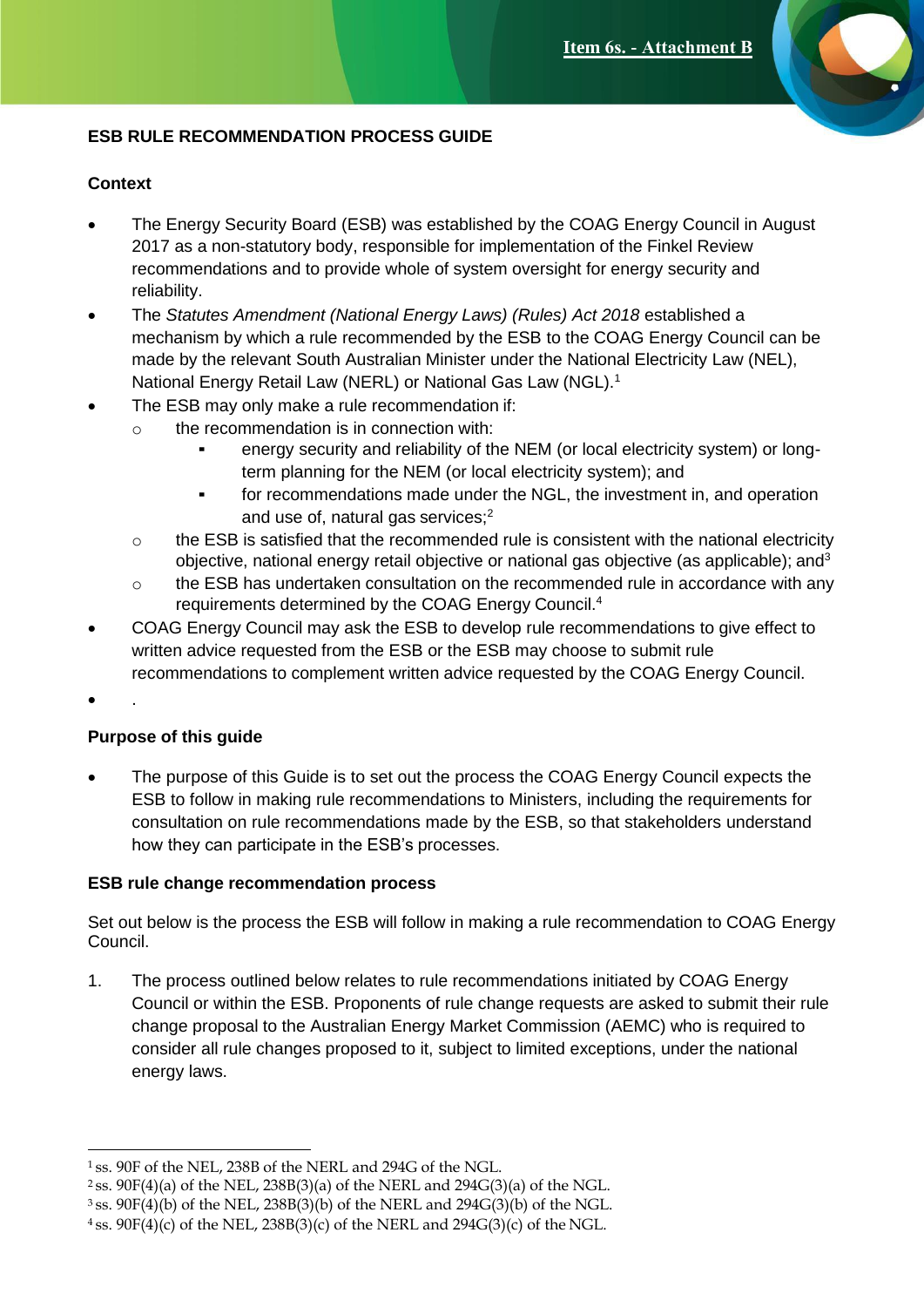- 2. The ESB must notify the COAG Energy Council that it intends to commence public consultation on a proposal to make a rule recommendation under the NEL/NERL/NGL, which may include a forward notice of extended time for making the rule recommendation.
- 3. Within [10] business days following the date of the notification, the ESB must release a consultation paper that:
	- o includes a draft of the proposed rule/s;
	- o describes the issues that the rule is intended to address and the rationale for the proposed solution;
	- $\circ$  explains how the proposed rule is consistent with the NEO/NERO/NGO and with one or more of the high-level outcomes set out in the Strategic Energy plan;
	- o includes information on any other options considered, but not included for consultation together with an explanation of why there were not included.
	- o invites stakeholders to make written submissions on the proposal within the public consultation period.
- 4. The public consultation period should be for a minimum of four weeks from the date of release of the consultation paper.
- 5. The ESB may, but is not required to, undertake informal consultation during the consultation period, including stakeholder forums and meetings.
- 6. Following the close of the public consultation period the ESB must, in accordance with its terms of reference, vote on whether to make a rule recommendation to the COAG Energy Council and on the form and contents of that recommendation.
- 7. Within [4] weeks following the close of the public consultation period, the ESB must:
	- o make a rule recommendation to the COAG Energy Council; or
	- o notify the COAG Energy Council that the ESB will not be making a rule recommendation in respect of the proposal; or
	- o notify the COAG Energy Council that it is extending the time for making a rule recommendation due to the complexity or extent of issues raised in submissions or a material change in circumstances. The extension of time must be no longer than [4] weeks unless the Chair of the Senior Committee of Officials otherwise agrees.
- 8. If the ESB makes a rule recommendation, the recommendation decision paper must include:
	- $\circ$  the final rule:
	- o details of the consultation conducted;
	- $\circ$  an explanation of the issues that the rule is intended to address and the rationale for the proposed solution;
	- $\circ$  information on the ESB's consideration of the costs and benefits associated with the proposed rule;
	- o a summary of submissions made and how those submissions have been taken into account in the final rule and supporting policy position;
	- o a description of how the proposed rule is consistent with the NEO/NERO/NGO and with one or more of the high-level outcomes set out in the Strategic Energy Plan;
	- $\circ$  whether the ESB's decision to make the recommendation was unanimous;
	- $\circ$  whether any member of the ESB was unable to participate in the decision due to a conflict of duty or interest;
	- $\circ$  if the ESB's decision to make the recommendation was not unanimous then a brief statement of the member's reasons for not agreeing to the recommendation.
- 9. If the ESB decides to notify the COAG Energy Council that it is not making a rule change